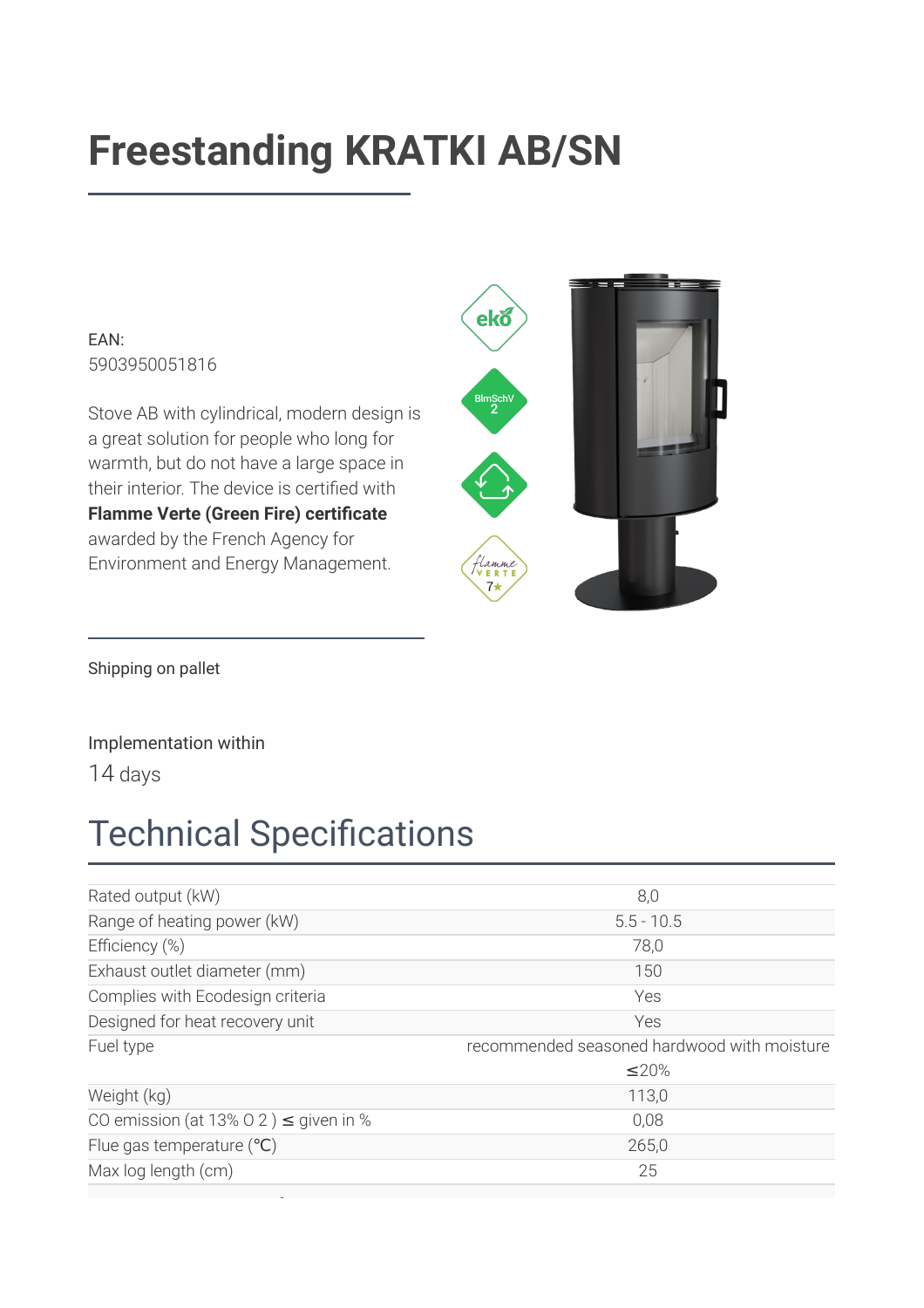| Emission of dust (mg/Nm $3$ )              | 39,0        |
|--------------------------------------------|-------------|
| Compliance with BImSchV 2 standard         | Yes         |
| The energy efficiency index EEI            | 102,79      |
| Glazing type                               | quadrant    |
| Opening of the doors                       | to the left |
| Material                                   | steel       |
| Width (cm)                                 | 52,80       |
| Height (cm)                                | 110,80      |
| Depth (cm)                                 | 42,20       |
| External air inlet                         | Yes         |
| The liner of the combustion chamber        | Yes         |
| Ashpan                                     | Yes         |
| Decorative printed glass                   | No          |
| ASDP - automatic control of the air supply | No          |
| <b>Turbine TURBOFAN</b>                    | No          |
| Water panel                                | No          |

### **Features**

#### **MAXIMUM USE OF ENERGY**

The body and the front of the insert are resistant to high temperatures thanks to the high quality steel used in production.

Full combustion on the dust thanks to two deflectors (steel and Acumotte) extending the exhaust path.

Triple system of combustion chamber's air venting: primary air - secondary air supplied under the grate through holes in a back wall. Additionally clean glass system designed (air curtain).

Efficient burning process & maintaining of temperature to keep the warmth for longer thanks to lining of combustion chamber with Acumotte - heat accumulating material which raises the temperature in the combustion chamber.

Built-in fi 125 external air intake which provides air supply from the outside directly into the hearth which results in better combustion and better comfort of usage.

#### **ECOLOGICAL COMBUSTION**

The stove meets the criteria of Ecodesign and the restrictive BImSchV 2 norm setting the maximum CO emission.

The device is certified with Flamme Verte (Green Fire) certificate awarded by the French Agency for Environment and Energy Management. The highest score of 7 stars guarantees that the fireplace meets the highest economic and ecological standards.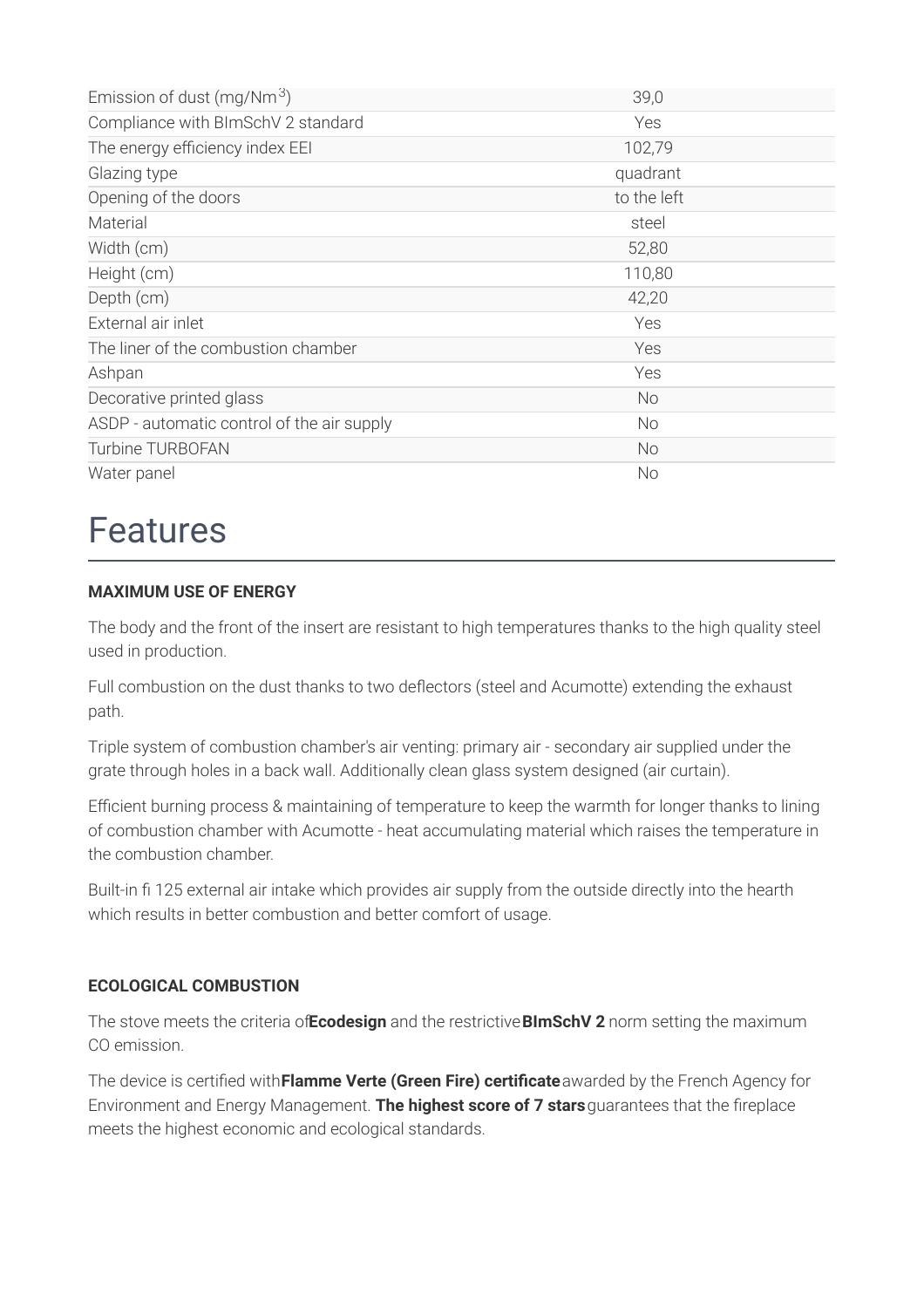#### **SAFETY AT THE HIGHEST LEVEL**

Perfect tightness thanks to the solid welds made in a noble gas shielding.

All steel elements are laser cut and bent on CNC bending machines.

Insert's front equipped with a heat resistant ceramics that withstands temperatures up to 800oC.

#### **CONVENIENT TO USE**

Comfortable ash removal thanks to rotating grate. Reduced soot deposition through a system of pure glass (air curtain).

Elegant and comfortable sliding handle.

#### **MODERN DESIGN**

Rotating body allows you to enjoy the flames from anywhere in the room. The chamber below the furnaces is equipped with a mechanism push to open - press to open. Improved vision of the fire thanks to the curved glass 5 year warranty.

### **Technical drawing**

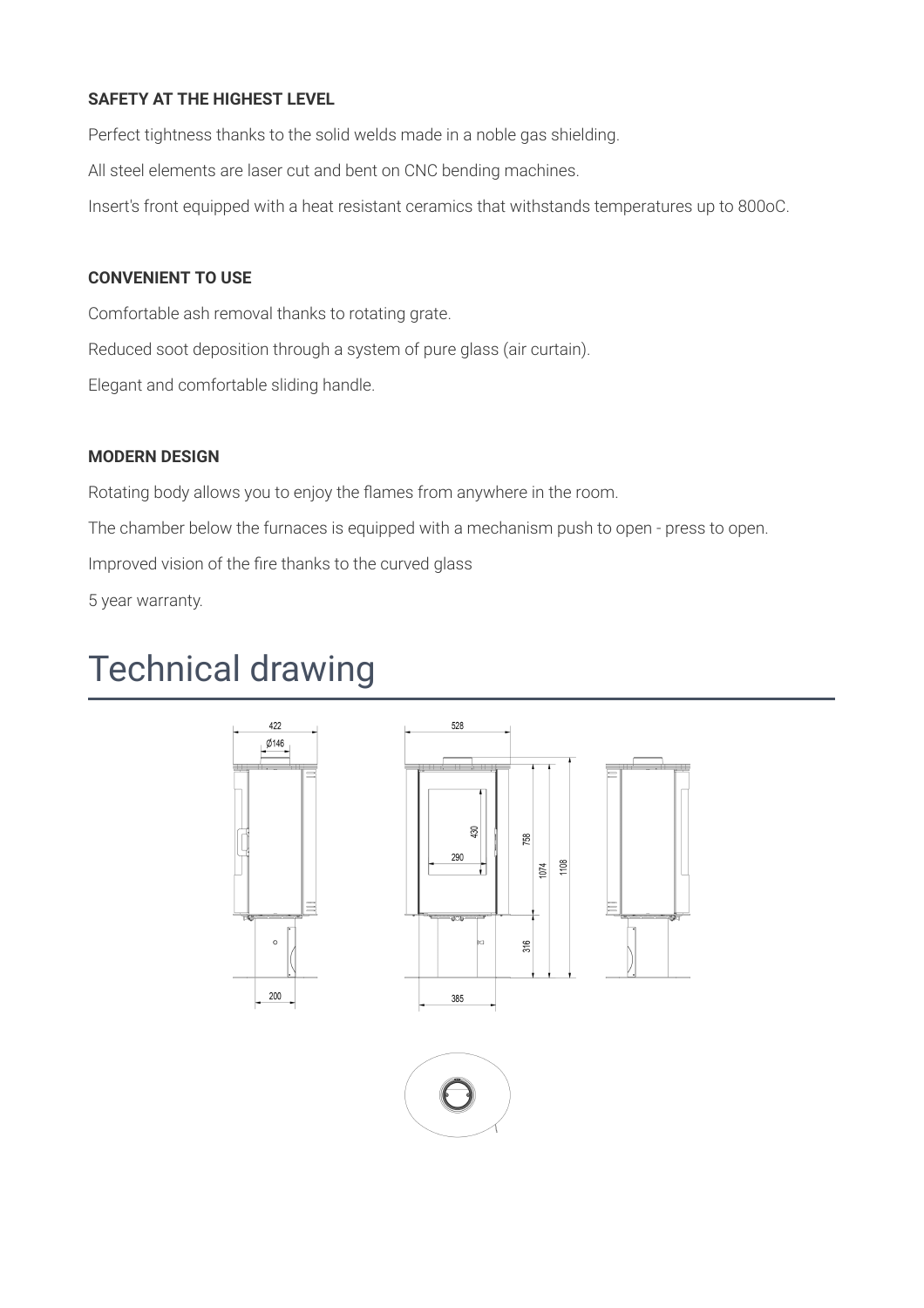## **Additional options**

### Spring for door shutting STOVE AB S/N. STOVE AB S/N/O

Spring for door shutting - automatically closes the door.

Steel pipe 150/1m Exhaust pipe designed for connecting wood-fired fireplace inserts an the existing flue pipes.

Steel pipe 150/0.5m Exhaust pipe designed for connecting wood-fired fireplace inserts an the existing flue pipes.



Movable elbow 150/90 Adjustable elbow up to 90°, 3-segment, diameter: 150 mm.



Damper Ø 150 black The damper is designed to regulate the smoke draft



Steel rosette Ø 150 Rosette Ø 150, made of black sheet - a masking element.

## Return

Klient będący Konsumentem, który zawarł Umowę sprzedaży, może w terminie 14 dni odstąpić od niej bez podawania przyczyny. Bieg terminu na odstąpienie od Umowy sprzedaży rozpoczyna się od chwili objęcia Towaru w posiadanie przez Klienta lub wskazaną przez niego osobę trzecią inną niż przewoźnik. Oświadczenie można złożyć na formularzu, którego wzór został zamieszczony przez Sprzedawcę na Stronie Internetowej Sklepu pod adresem: formularz odstąpienia.

**Kratki.pl Marek Bal** 

www.kratki.com